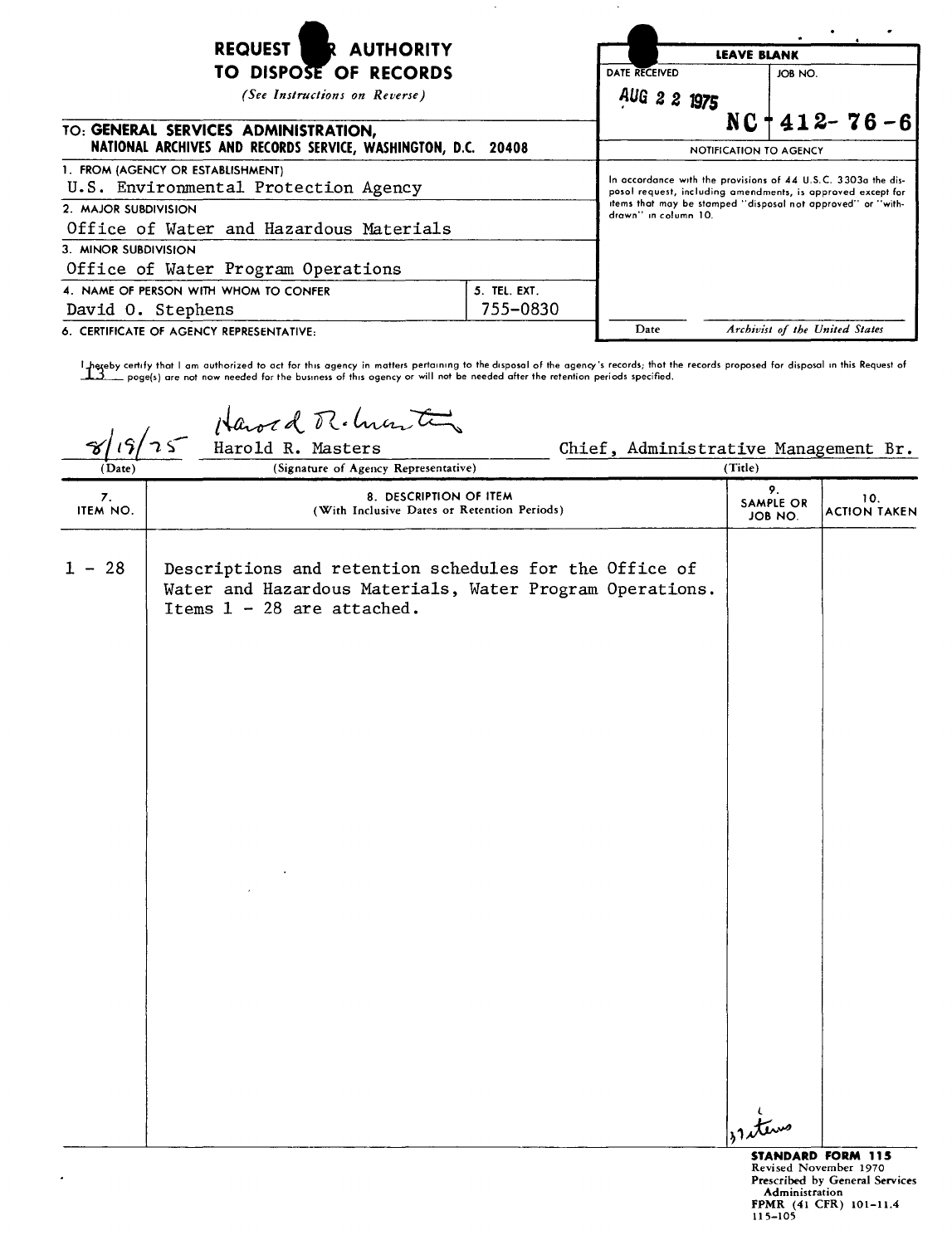ODD NUMBERED IT IGHT-HANDI

| APPENDIX B                | MANUAL             |
|---------------------------|--------------------|
| てきょうしをつけていりつ              |                    |
| RECORDS CONTROL SCHEDULES | RECORDS MANAGEMENT |

## WATER PROGRAM OPERATIONS RECORDS

'The records described below relate to the development of national programs, policies, regulations, and guidelines for the planning, design, and construction of municipal waste water treatment systems, and the prevention and control of oil spills and the accidental dis-'charge of other hazardous materials.

| Item | Name and Description<br>of Record/File                                                                                                                                                                                                                                                                                                                                                                                                                                                                                                  | Retention Period<br>and Disposition                                                                                                                                                                                      |
|------|-----------------------------------------------------------------------------------------------------------------------------------------------------------------------------------------------------------------------------------------------------------------------------------------------------------------------------------------------------------------------------------------------------------------------------------------------------------------------------------------------------------------------------------------|--------------------------------------------------------------------------------------------------------------------------------------------------------------------------------------------------------------------------|
| 1.   | Program Management. Contains<br>data relating to all phases<br>of waste water plant con-<br>struction and operation,<br>municipal permits, oil spills<br>and hazardous materials, and<br>drinking vater. Records con-<br>sist of correspondence and<br>reports relating to policy<br>and programs, litigation,<br>interagency activity,<br>research, regional activity,<br>etc.                                                                                                                                                         | Retention: Retain 10 years.<br>Disposition: Break file at<br>end of 2 years. Keep in<br>office for 2 years, then<br>transfer to the Federal<br>Records Center. Keep in<br>FRC for 8 years, then<br>destroy.              |
| 2.   | Contracts and Grants - Project<br>Documentation re-<br>Group File.<br>lating to the formulation,<br>award, and changes in contracts<br>and grants for waste water<br>treatment plant construction and<br>and operation, drinking water,<br>and hazardous materials control<br>studies and surveys. Records<br>consist of procurement requests,<br>justification statements, task<br>orders, proposals, bid evalua-<br>tions, award notices, report<br>of payment to contractor or<br>grantee, progress reports, and.<br>change notices. | Retention:<br>Retain 7 years.<br>Disposition:<br>Break file<br>upon completion of project.<br>Keep in office for 1 year,<br>then transfer to the<br>Federal Records Center.<br>Keep in FRC for 6 years,<br>then destroy. |

 $>1$  -

 $\mathbf{v}=\mathbf{v}$ 

• I

TN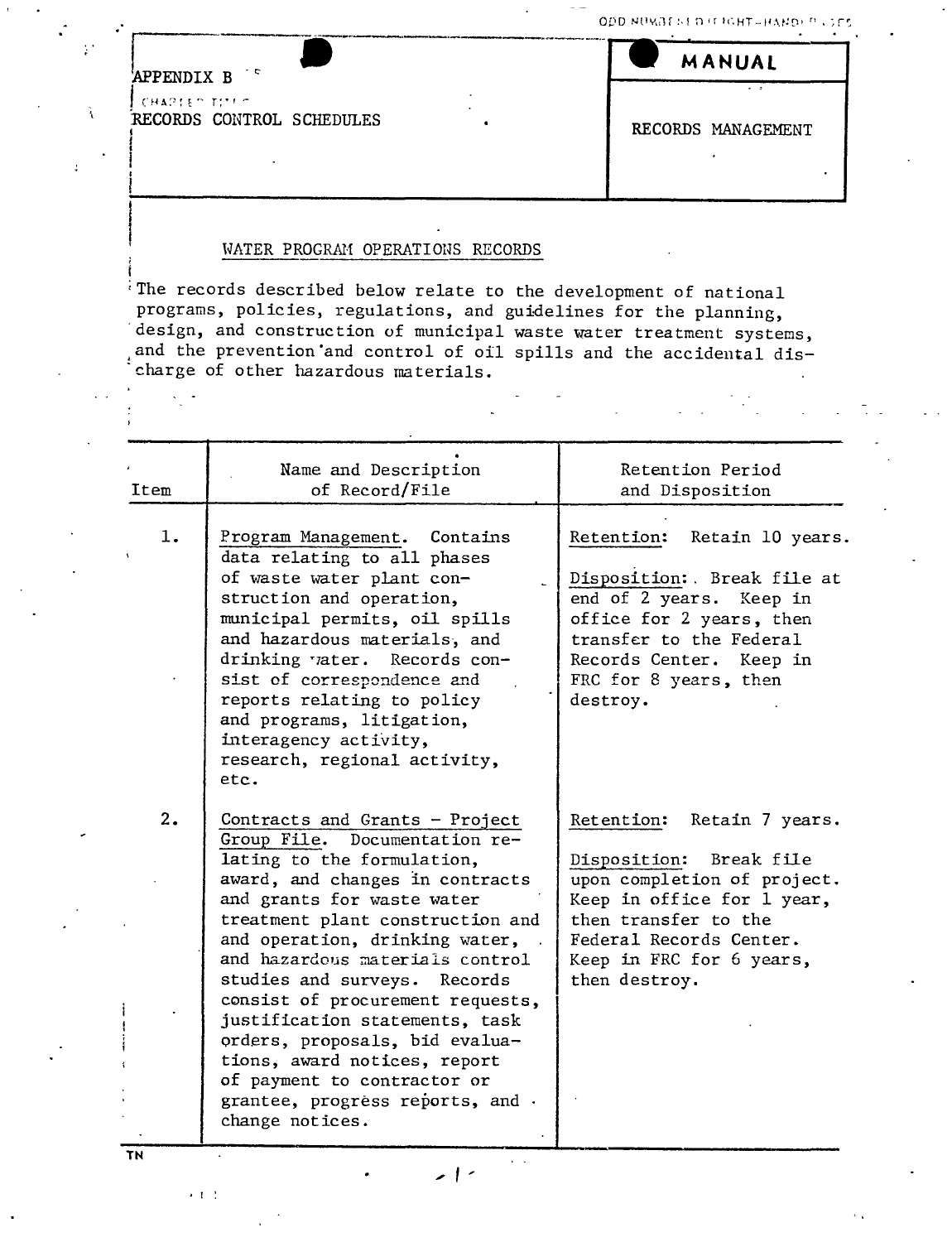|      | MANUAL                                                                                                                                                                                                                                                                          | <b>APPENDIX B</b>                                                                                                                                                                                                                                                                                                                  |
|------|---------------------------------------------------------------------------------------------------------------------------------------------------------------------------------------------------------------------------------------------------------------------------------|------------------------------------------------------------------------------------------------------------------------------------------------------------------------------------------------------------------------------------------------------------------------------------------------------------------------------------|
|      | RECORDS MANAGEMENT                                                                                                                                                                                                                                                              | RECORDS CONTROL SCHEDULES                                                                                                                                                                                                                                                                                                          |
| Item | Name and Description<br>of Record/File                                                                                                                                                                                                                                          | Retention Period<br>and Disposition                                                                                                                                                                                                                                                                                                |
| 3.   | Final Reports Resulting from<br>Contractor, Grantee, Inter- and<br>Intra-Agency Studies and Serv-<br>ices. Final reports submitted<br>by contractors, grantees, inter<br>and intra-agency study groups.<br>Also comments and evaluations<br>by sponsoring group and others.     | Retention:<br>Record or Master Copy.<br>a.<br>Permanent.<br>Information Copies.<br>As<br>ъ.<br>determined by user's needs<br>Disposition:                                                                                                                                                                                          |
|      |                                                                                                                                                                                                                                                                                 | Record or Master Copy.<br>а. –<br>Break file upon completion<br>of project evaluations and .<br>comment period.<br>Keep in<br>office for 1 year, then<br>transfer to the Federal<br>Records Center. Keep in FRC<br>for 20 years, then offer to<br>the National Archives.<br>b. Information Copies.<br>Destroy when no longer used. |
| 4.   | Manuals, Handbooks, and Work-<br>shop Programs. Manuals, hand-<br>books, and workshops (scripts,<br>slides, teaching guides, etc.)<br>produced by EPA or contract<br>group as teaching and training<br>aids and operation and mainte-<br>nance guides for plant person-<br>nel. | Retention:<br>Record or Master Copy.<br>а.<br>Retain 10 years.<br>Information Copies.<br>As<br>ъ.<br>determined by user's needs.<br>Disposition:<br>Record or Master Copy.<br>a.                                                                                                                                                   |
|      |                                                                                                                                                                                                                                                                                 | Break file upon termination<br>of program. Keep in office<br>for 1 year, then transfer<br>to the Federal Records<br>Center. Keep in FRC for<br>9 years, then destroy.                                                                                                                                                              |

 $\ddot{\phantom{a}}$ 

 $\ddot{\phantom{a}}$ 

 $-2 \ddot{\phantom{0}}$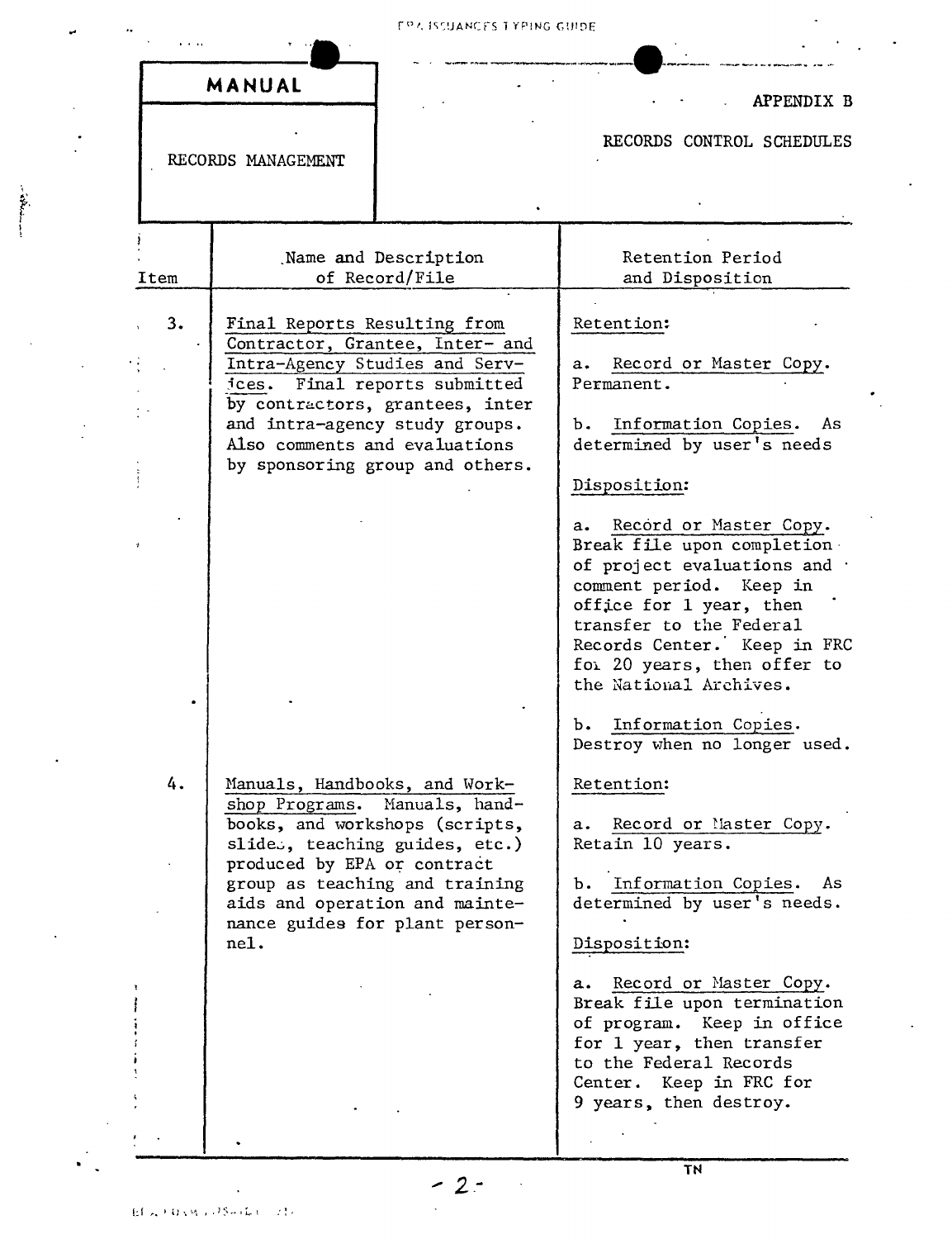...

 $\alpha$  and  $\alpha$  and  $\alpha$ 

| مراضره كالكاريض | RECORDS CONTROL SCHEDULES                                                                                                                                                                                                                       |               | RECORDS MANAGEMENT                                                                                                                                                                                             |
|-----------------|-------------------------------------------------------------------------------------------------------------------------------------------------------------------------------------------------------------------------------------------------|---------------|----------------------------------------------------------------------------------------------------------------------------------------------------------------------------------------------------------------|
|                 | Name and Description                                                                                                                                                                                                                            |               | Retention Period                                                                                                                                                                                               |
| Item            | of Record/File                                                                                                                                                                                                                                  |               | and Disposition                                                                                                                                                                                                |
|                 |                                                                                                                                                                                                                                                 |               | b. Information Copies.<br>Destroy when no longer used.                                                                                                                                                         |
| 5.              | Report on Operation and Main-<br>tenance of Wastewater Treat-                                                                                                                                                                                   |               | Retention:                                                                                                                                                                                                     |
|                 | ment Plant (EPA 7500-5).<br>A six page report on the                                                                                                                                                                                            | a.            | Form 7500-5. Entry of<br>data on tape/disk plus 1                                                                                                                                                              |
|                 | investigation of wastewater<br>plants. Investigations con-                                                                                                                                                                                      | year.         |                                                                                                                                                                                                                |
|                 | ducted annually by Regional and.<br>sometimes State personnel.<br>Data from form transferred to                                                                                                                                                 |               | b. Tape/Disk. Retain 2<br>years plus current.                                                                                                                                                                  |
|                 | disk/tape for automated pro-<br>cessing.                                                                                                                                                                                                        |               | Disposition:                                                                                                                                                                                                   |
|                 |                                                                                                                                                                                                                                                 | $a_{\bullet}$ | Form 7500-5. Break file<br>after entry and verification                                                                                                                                                        |
|                 |                                                                                                                                                                                                                                                 |               | of data on tape/disk. Keep<br>in office for 1 year,<br>then destroy.                                                                                                                                           |
|                 |                                                                                                                                                                                                                                                 |               | b. Tape/Disk. Break file<br>upon entry and verification<br>of data. Keep tape for 2<br>years, then destroy.                                                                                                    |
| 6.              | Sewer Moratoriums - Case<br>Studies. A collection of                                                                                                                                                                                            |               | Retention: Permanent.                                                                                                                                                                                          |
|                 | documents relating to the<br>initiation and development of<br>sewer moratoriums. Records<br>consist of narrative history,<br>court injunctions, newspaper<br>clips, environmental impact<br>studies, fiscal studies,<br>city growth plans, etc. |               | Disposition: Break file<br>upon completion of study.<br>Keep in office for 2<br>years, then transfer to the<br>Federal Records Center.<br>Keep in FRC for 18 years,<br>then offer to the National<br>Archives. |
|                 |                                                                                                                                                                                                                                                 |               |                                                                                                                                                                                                                |
|                 |                                                                                                                                                                                                                                                 |               |                                                                                                                                                                                                                |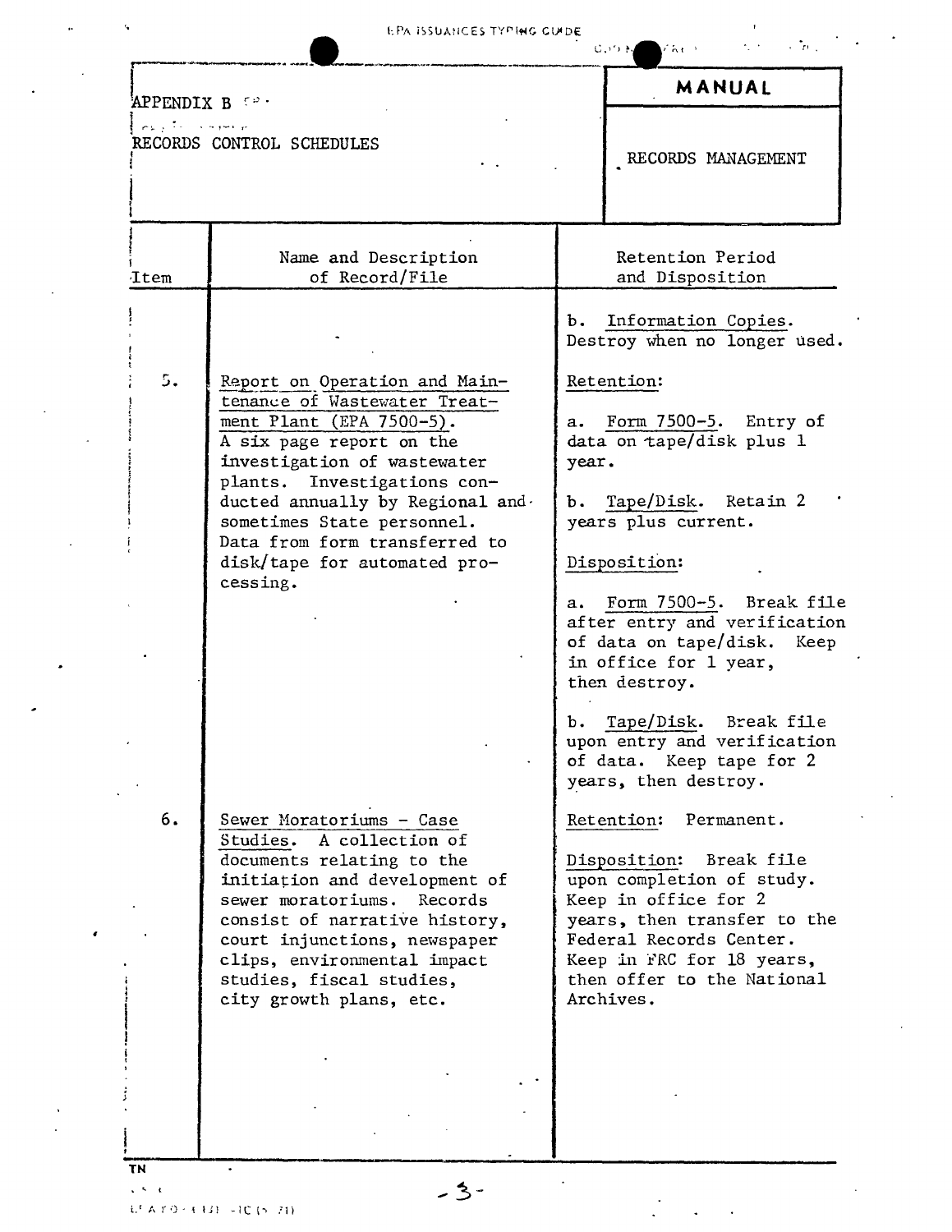|  |  | Consideration of Cause and Constant |  |  |  |  |  |
|--|--|-------------------------------------|--|--|--|--|--|
|--|--|-------------------------------------|--|--|--|--|--|

|                    | MANUAL                                                                                                                                                                                                                                                                                                                                                                                                                  |                                                                                                                   | APPENDIX B                                                                                                                                                                                                                                                               |
|--------------------|-------------------------------------------------------------------------------------------------------------------------------------------------------------------------------------------------------------------------------------------------------------------------------------------------------------------------------------------------------------------------------------------------------------------------|-------------------------------------------------------------------------------------------------------------------|--------------------------------------------------------------------------------------------------------------------------------------------------------------------------------------------------------------------------------------------------------------------------|
| $\chi$             | RECORDS MANAGEMENT                                                                                                                                                                                                                                                                                                                                                                                                      |                                                                                                                   | RECORDS CONTROL SCHEDULES                                                                                                                                                                                                                                                |
| Item               |                                                                                                                                                                                                                                                                                                                                                                                                                         | Name and Description .<br>of Record/File                                                                          | Retention Period<br>and Disposition                                                                                                                                                                                                                                      |
| 7.<br>8.           | Investigations relating to<br>urban growth and land use<br>planning. Records consist of<br>investigation reports, city<br>ordinances, newsletters, task<br>force report, 180 Notice,<br>State regulations, report of<br>legal action by builders, etc.                                                                                                                                                                  | Land Use and Urban Growth File.                                                                                   | Retention: Permanent.<br>Disposition: Break file<br>upon completion of study.<br>Keep in office for 2<br>years, then transfer to the<br>Federal Records Center.<br>Keep in FRC for 18 years,<br>then offer to the National<br>Archives.<br>Retain 5 years.<br>Retention: |
|                    | School Training Grant File.<br>Request for, review of, and<br>action on grants to schools<br>to set up and teach environ-<br>mental courses (i.e.,<br>wastewater treatment plant<br>operation). Records consist<br>of training grant applica-<br>tions, budget justifications,<br>biographies of teachers,<br>grant award notices, site<br>visit reports, grant agree-<br>ments, termination and closing<br>statements. |                                                                                                                   | Disposition: Break file<br>upon termination of grant.<br>Keep in office for 1<br>year, then transfer to the<br>Federal Records Center.<br>Keep in FRC for 4 years,<br>then destroy.                                                                                      |
| 9.<br>$\mathbf{r}$ | Fellowship Folders.<br>data pertaining to the<br>nomination, review and award<br>of grants to students for<br>advanced training in environ-<br>mental subjects at the univer-<br>sity level. Records consist<br>of Fellowship Applicant Quali-<br>grant funding orders.                                                                                                                                                 | Contains<br>fications Inquiry (EPA 5770-4),<br>student transcripts, fellowship<br>applications, notices of award, | Retain 5 years.<br>Retention:<br>Disposition: Break file<br>upon termination of Fellow-<br>ship award. Keep in office<br>for 1 year, then transfer<br>to the Federal Records<br>Center. Keep in FRC for<br>4 years, then destroy.                                        |
|                    |                                                                                                                                                                                                                                                                                                                                                                                                                         |                                                                                                                   | TN                                                                                                                                                                                                                                                                       |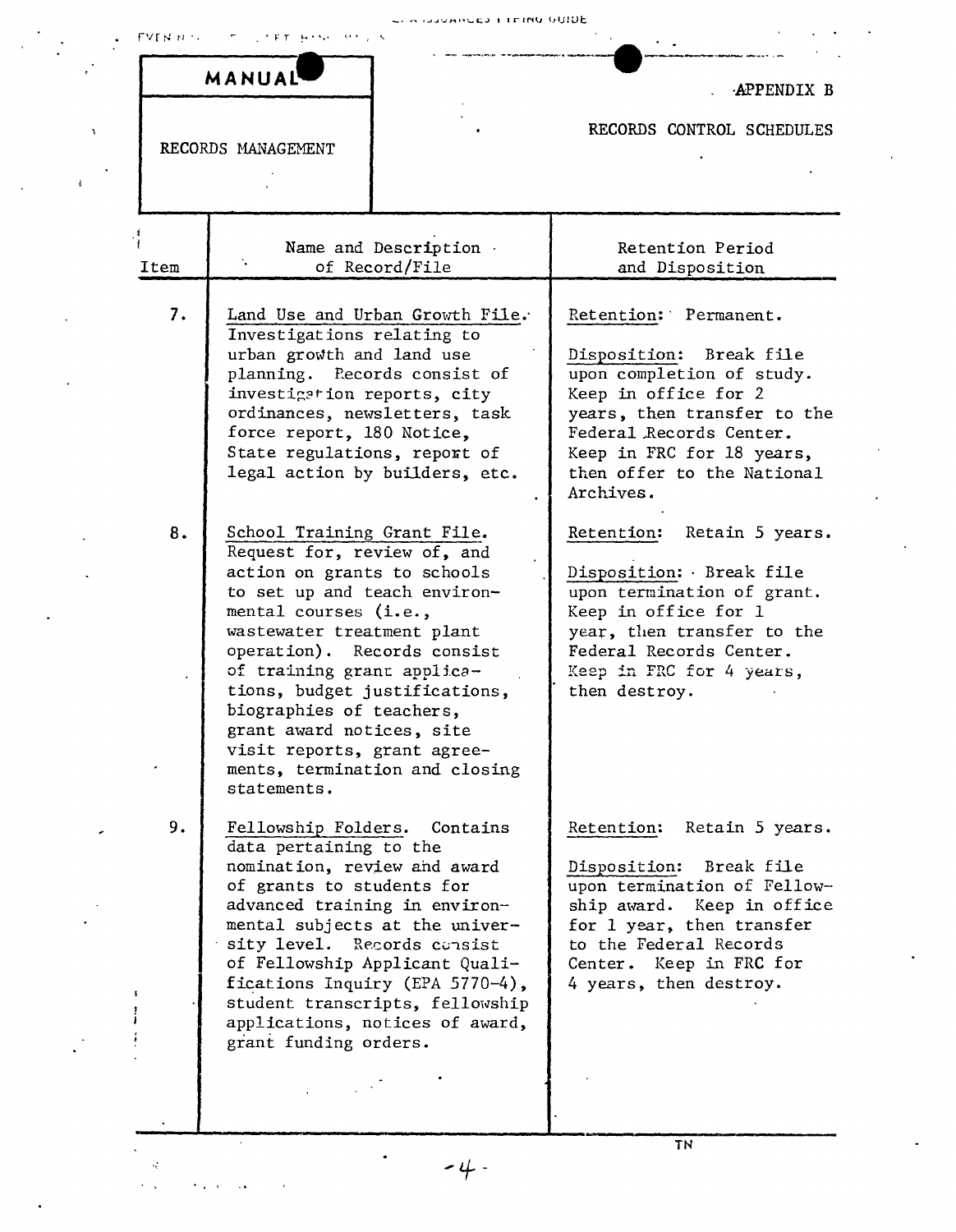## EPA ISSUANCES TYPING GUIDE

| APPENDIX B.K |                                                                                                                                                                                                                                                                                                                                                                                                                          |            | <b>MANUAL</b>                                                                                                                                                                                                                                                                                                                                                                                                                                                                                                                                                  |
|--------------|--------------------------------------------------------------------------------------------------------------------------------------------------------------------------------------------------------------------------------------------------------------------------------------------------------------------------------------------------------------------------------------------------------------------------|------------|----------------------------------------------------------------------------------------------------------------------------------------------------------------------------------------------------------------------------------------------------------------------------------------------------------------------------------------------------------------------------------------------------------------------------------------------------------------------------------------------------------------------------------------------------------------|
|              | RECORDS CONTROL SCHEDULES                                                                                                                                                                                                                                                                                                                                                                                                |            | RECORDS MANAGEMENT                                                                                                                                                                                                                                                                                                                                                                                                                                                                                                                                             |
| 'Item        | Name and Description<br>of Record/File                                                                                                                                                                                                                                                                                                                                                                                   |            | Retention Period<br>and Disposition                                                                                                                                                                                                                                                                                                                                                                                                                                                                                                                            |
| 10.          | On the Job and Waste Treat-<br>ment Works Personnel Training<br>Grants. Grants to city and<br>private waterworks, waste<br>treatment plants, and technical<br>schools to train operating and<br>maintenance personnel. Records<br>consist of applications for<br>training awards, training<br>proposals, award notices, pro-<br>gress and compliance reports,<br>trainee personnel data, and<br>vouchers.                |            | Retention:<br>Retain 5 years.<br>Disposition: Break file<br>upon termination of grant.<br>Keep in office for 1 year,<br>then transfer to the<br>Federal Records Center.<br>Keep in FRC for 4 years,<br>then destroy.                                                                                                                                                                                                                                                                                                                                           |
| 11.          | Training Films and Video Tapes.<br>8 and 16 mm film and video<br>tape coverage of environmental<br>subjects used as the media for<br>instruction (entire course<br>presented on video tape) or as<br>a teaching aid (film shown<br>during a lecture). Collection<br>consists of such titles as the<br>"Majestic Polluted Hudson,"<br>"Ground Water - America's Buried<br>Treasure," "Responding to Oil'<br>Spills," etc. | а. –<br>Ъ. | Retention:<br>Record Copy. Permanent.<br>Distribution Copies.<br>Retain 5 years.<br>Disposition:<br>a. Record Copy. Break file<br>upon termination of course<br>or teaching unit. Keep in<br>office for 1 year, then<br>transfer to the Federal<br>Records Center. Keap in FRC<br>for 19 years, then offer to<br>the National Archives.<br>b. Distribution Copies.<br>Break file upon termination<br>of course or teaching unit.<br>Keep in office for 1 year,<br>then transfer to the<br>Federal Records Center.<br>Keep in FRC for 4 years,<br>then destroy. |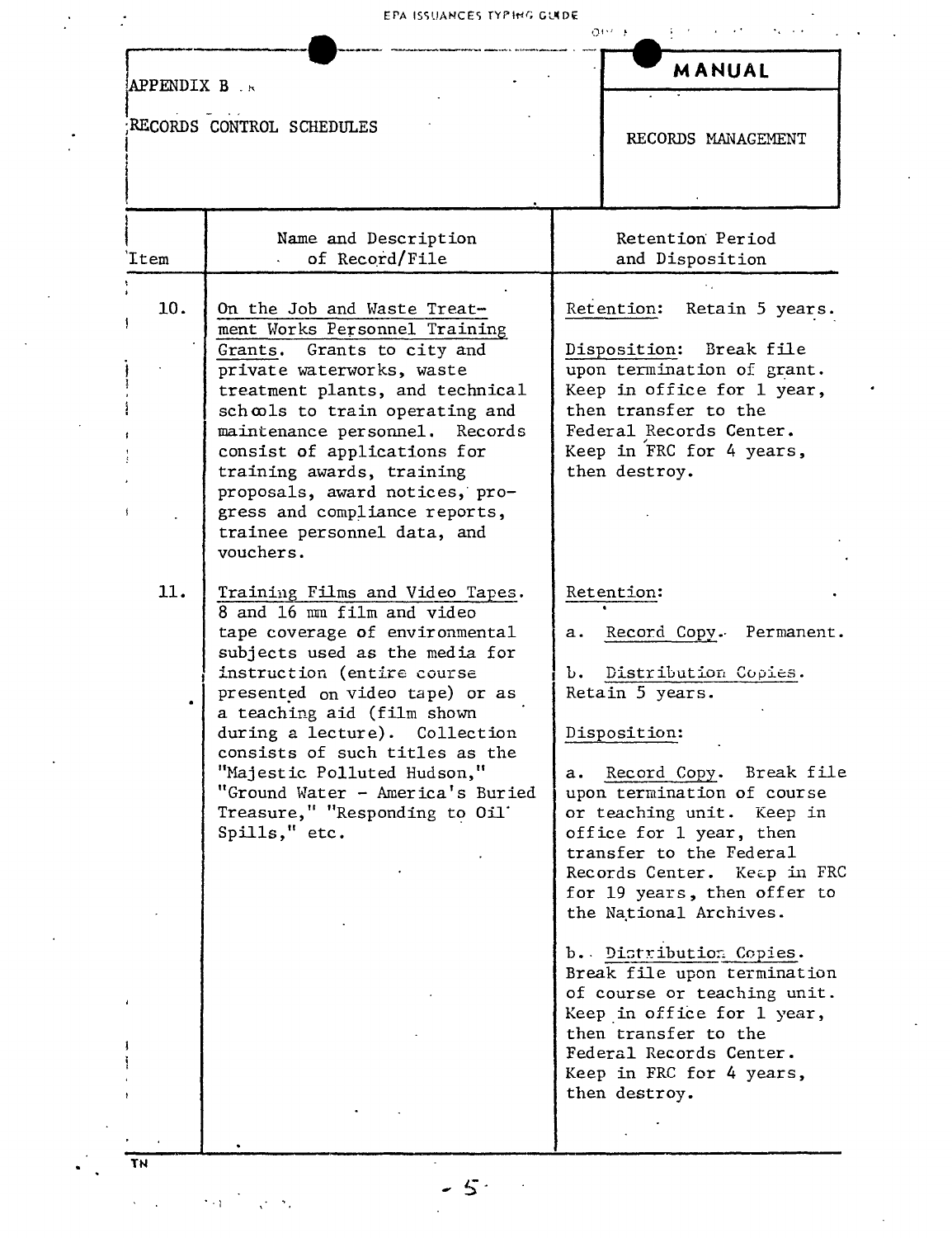| ちばいい |                                                                                                                                                                                                                                                                                                                                                                                                                                                                                           | FRA IT PINNOES TYPING OF IDE                                                                          |                                                                                                                                                                                                                                                               |
|------|-------------------------------------------------------------------------------------------------------------------------------------------------------------------------------------------------------------------------------------------------------------------------------------------------------------------------------------------------------------------------------------------------------------------------------------------------------------------------------------------|-------------------------------------------------------------------------------------------------------|---------------------------------------------------------------------------------------------------------------------------------------------------------------------------------------------------------------------------------------------------------------|
|      | MANUAL<br>RECORDS MANAGEMENT                                                                                                                                                                                                                                                                                                                                                                                                                                                              |                                                                                                       | APPENDIX B<br>RECORDS CONTROL SCHEDULES                                                                                                                                                                                                                       |
|      |                                                                                                                                                                                                                                                                                                                                                                                                                                                                                           |                                                                                                       |                                                                                                                                                                                                                                                               |
| Item |                                                                                                                                                                                                                                                                                                                                                                                                                                                                                           | Name and Description<br>of Record/File                                                                | Retention Period<br>and Disposition                                                                                                                                                                                                                           |
| 12.  | Grant Guidance Memorandums -<br>Policy statements relative to<br>waste water treatment grants<br>number.                                                                                                                                                                                                                                                                                                                                                                                  | Municipal. Waste Water Treatment.<br>the award and administration of<br>numerically arranged by issue | Retention :<br>Permanent.<br>Disposition: Break file<br>upon completion of waste<br>water treatment grant pro-<br>gram and transfer to the Fed-<br>eral Retords Center.<br>Keep<br>in FRC for 5 years, then<br>offer to the National<br>Archives.             |
| 13.  | Project Management Waste Water<br>Treatment Construction Grant<br>Program. Central office<br>surveillance and control of<br>regional administration of<br>construction grant programs.<br>Records consist of regional<br>office work plans, report on<br>management of funds, report on<br>regional manpower buildup,<br>fund obligation - status and<br>goal, monthly status reports,<br>regional responses to questions<br>and requests for information,<br>obligation goals and outlay |                                                                                                       | Retention:<br>Permanent.<br>Disposition: Break file at<br>end of year. Keep in office<br>for 5 years, then trans-<br>fer to the Federal Records<br>Center. Keep in FRC for 20<br>years, then offer to the<br>National Archives.                               |
| 14.  | Needs Survey Program File -<br>Waste Water Treatment Plants.<br>Documentation covering the<br>design to the conduct of the<br>of contracts for assistance,<br>pilot study, development of<br>conduct of survey, weekly<br>status reports, analysis of<br>final report to Congress.                                                                                                                                                                                                        | Needs Survey. Records consist<br>questionnaires, procedures for<br>results, allocation formula, and   | Retention:<br>Survey Initiation $(1972 -$<br>а.<br>$1975$ .<br>Permanent.<br>b. Survey Continuation<br>$(1975 - forward)$ . Retain<br>10 years.<br>Disposition:<br>Break<br>Survey Initiation.<br>а.<br>file at end of 1975.<br>Keep<br>in office for 1 year, |

 $-6-$ 

 $\sqrt{r}$  ,  $r^2$  ,  $\sqrt{r}$ 

 $\gamma$ 

 $\mathbb{R}^4$ 

 $\chi$ 

 $\bar{\psi}$ 

 $\bar{z}$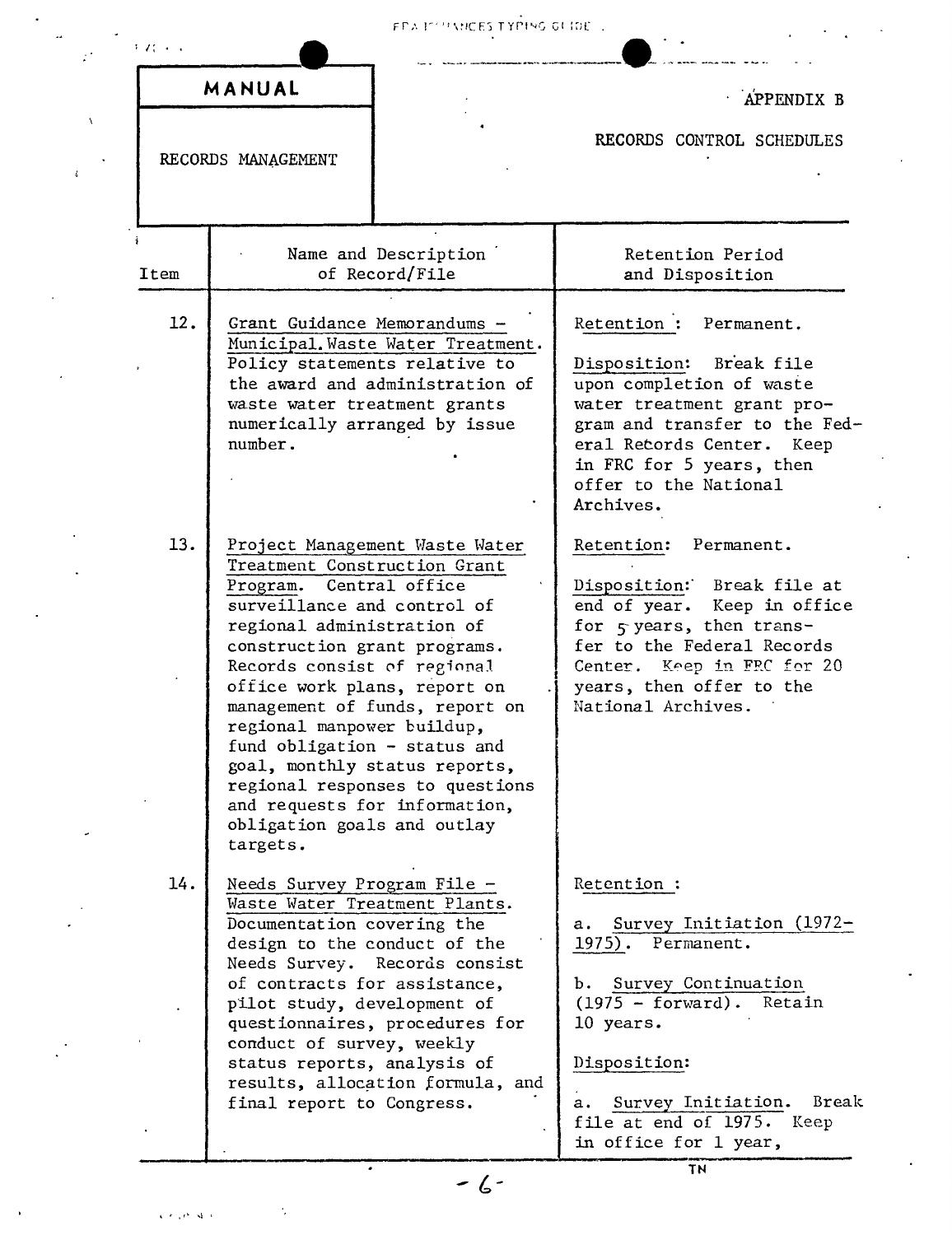$\epsilon$ 

 $\hat{\mathcal{L}}$ 

| APPENDIX B<br>RECORDS CONTROL SCHEDULES |                                                                                                                                                                                                                                                          |          | MANUAL                                                                                                                                                                                                                                                                                                             |
|-----------------------------------------|----------------------------------------------------------------------------------------------------------------------------------------------------------------------------------------------------------------------------------------------------------|----------|--------------------------------------------------------------------------------------------------------------------------------------------------------------------------------------------------------------------------------------------------------------------------------------------------------------------|
|                                         |                                                                                                                                                                                                                                                          |          | RECORDS MANAGEMENT                                                                                                                                                                                                                                                                                                 |
| Item                                    | Name and Description<br>of Record/File                                                                                                                                                                                                                   |          | Retention Period<br>and Disposition                                                                                                                                                                                                                                                                                |
|                                         |                                                                                                                                                                                                                                                          | b.       | then transfer to the Federal<br>Records Center. Keep in FRC<br>for 20 years, then offer to<br>the National Archives.<br>Survey Continuation.<br>Break file at end of 2 years.<br>Keep in office for 2 years,<br>then transfer to the<br>Federal Records Center.<br>Keep in FRC for 8 years,<br>then destroy.       |
| 15.                                     | Needs Survey Questionnaires.<br>Completed questionnaires con-<br>taining data relative to the<br>existence of and requirements<br>for sewers and waste water<br>treatment plants in the<br>the municipalities and counties<br>of States and territories. | d.<br>a. | Retention:<br>a. File. Retain 2 years.<br>b. Historical Sample.<br>Permanent.<br>Retain 6<br>c. Tab Cards.<br>months after completion of<br>updates.<br>Data Tapes. Permanent.<br>Disposition:<br>File.<br>Break file upon<br>transfer of data to card/<br>disk/tape. Keep in office<br>for 2 years, then destroy. |
|                                         |                                                                                                                                                                                                                                                          |          |                                                                                                                                                                                                                                                                                                                    |

 $\sqrt{P} \times \mathbb{P} \mathcal{O}^{\frac{1}{2}}$  / 1315-40  $\sqrt{2}$  / 241

 $\epsilon_{\rm s}$ 

 $\ddot{\phantom{a}}$ 

 $\frac{1}{\sqrt{2}}$ 

 $\hat{\mathbf{v}}$ 

 $\ddot{\phantom{a}}$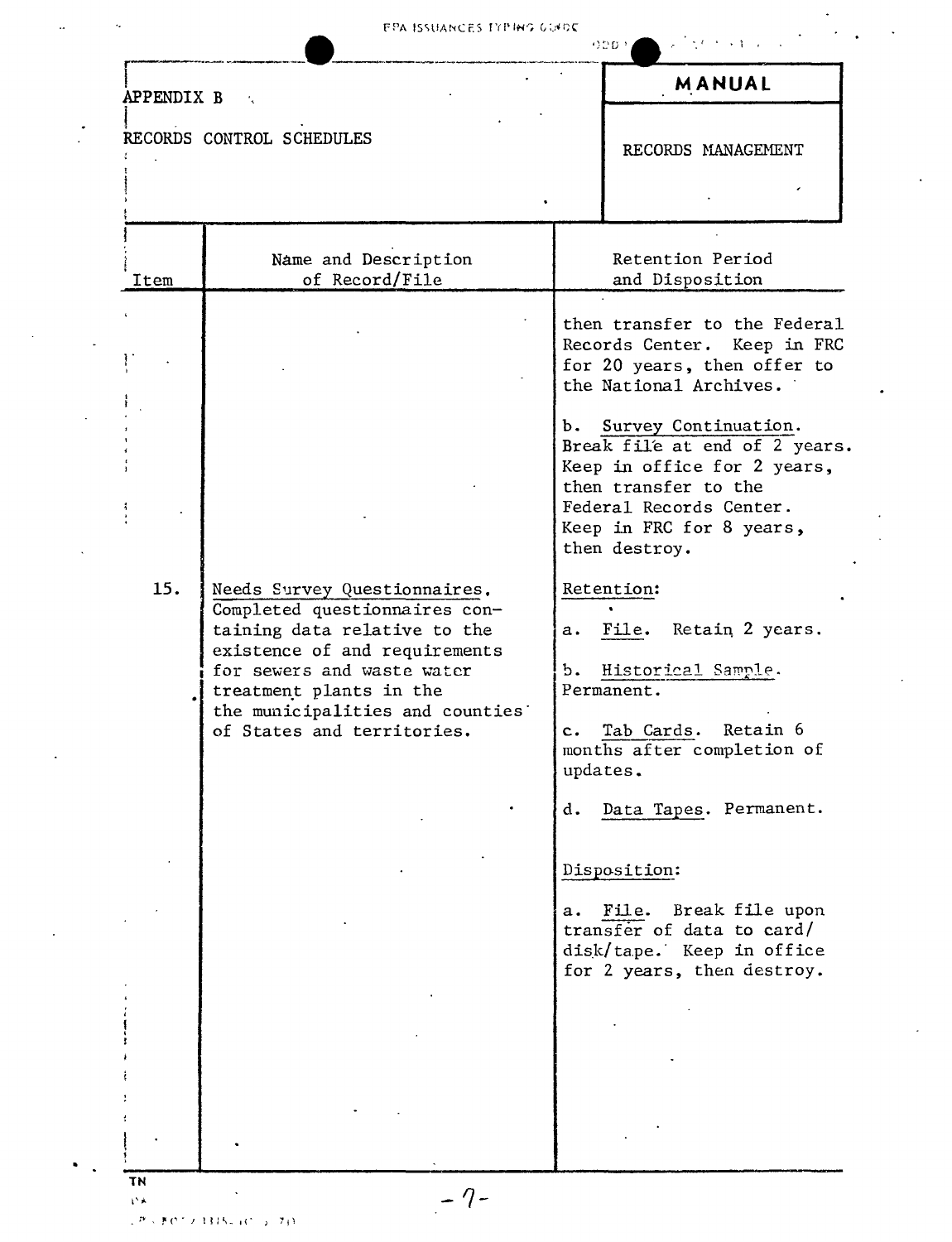$\frac{1}{2}$ 

 $\ddot{\phantom{0}}$ 

|                    | MANUAL                                                                                                                                                                                                  |                                                                                                                                    | CHA <b>APPENDIX</b> B                                                                                                                                                                                                                                                                 |
|--------------------|---------------------------------------------------------------------------------------------------------------------------------------------------------------------------------------------------------|------------------------------------------------------------------------------------------------------------------------------------|---------------------------------------------------------------------------------------------------------------------------------------------------------------------------------------------------------------------------------------------------------------------------------------|
| RECORDS MANAGEMENT |                                                                                                                                                                                                         |                                                                                                                                    | RECORDS CONTROL SCHEDULES                                                                                                                                                                                                                                                             |
| Item               |                                                                                                                                                                                                         | Name and Description<br>of Record/File                                                                                             | Retention Period<br>and Disposition                                                                                                                                                                                                                                                   |
|                    |                                                                                                                                                                                                         |                                                                                                                                    | b. Historical Sample.<br>Prior to destruction of file,<br>select five questionnaires,<br>two cities, and three<br>counties from each state<br>and territory, and transfer to<br>the Federal Records Center.<br>Keep in FRC for 20 years,<br>then offer to the National<br>Archives.   |
|                    |                                                                                                                                                                                                         |                                                                                                                                    | Tab Cards.<br>Break file<br>$c_{\bullet}$<br>after transfer of data from<br>card to tape. Keep in office<br>for 6 months, then destroy.<br>Data Tapes. Break file<br>d.<br>upon completion of study or<br>activity. Keep tapes for 1<br>year, then offer to the<br>National Archives. |
| 16.                | EPA Municipal Waste Water<br>Treatment Projects by Region<br>and State - Obligations<br>To-date Under PL 92500.<br>Computer produced report of<br>money obligation for waste<br>water treatment plants. |                                                                                                                                    | Retention: Permanent.<br>Disposition: Break file upon<br>receipt of current edition.<br>Keep in office until receipt<br>of three later editions, then<br>transfer to the Federal Records<br>Center. Keep in FRC for 20<br>years, then offer to the<br>National Archives.              |
| 17.                | State Prioricy List -<br>Municipal Waste Water Grant                                                                                                                                                    | Information and Control System<br>by Region. Computer produced<br>report of projects in priority<br>order within state and region. | Retention:<br>Current year plus<br>five prior editions.<br>Disposition:<br>Break file<br>upon receipt of current<br>edition.<br>Keep in office<br>until receipt of five<br>later editions, then destroy.                                                                              |
|                    |                                                                                                                                                                                                         |                                                                                                                                    |                                                                                                                                                                                                                                                                                       |

 $\frac{1}{2}$  , and  $\frac{1}{2}$  , and  $\frac{1}{2}$ 

 $-9-$ 

 $\sim 10^7$ 

 $\ddot{\phantom{a}}$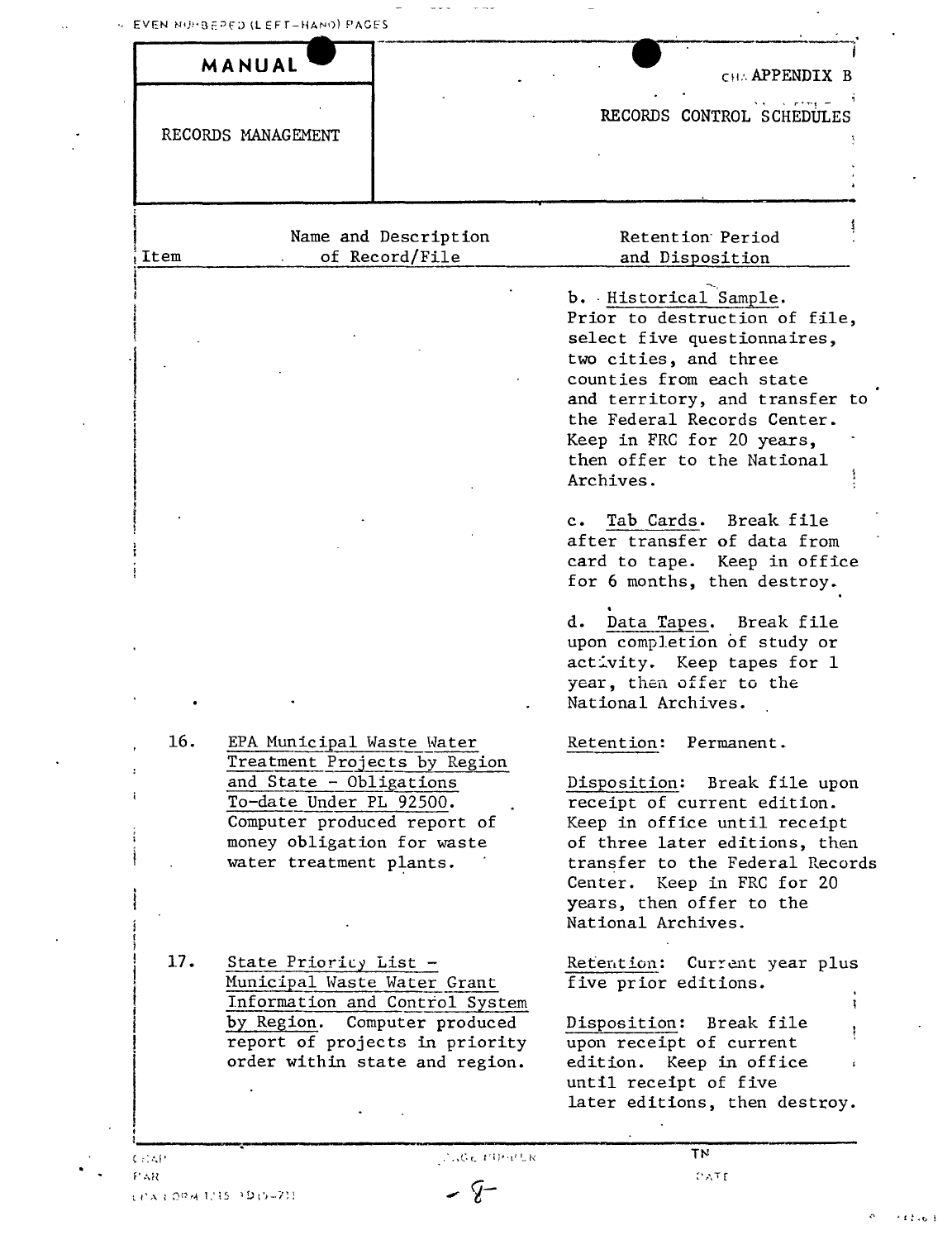|            | CTA ISSUANCES TIT ING GUIDE                                                                                                                                                                                                                                | ODD NUMPERED IPICHT HANDI-PT                                                                                                                                                                     |  |  |
|------------|------------------------------------------------------------------------------------------------------------------------------------------------------------------------------------------------------------------------------------------------------------|--------------------------------------------------------------------------------------------------------------------------------------------------------------------------------------------------|--|--|
| APPENDIX B | - R                                                                                                                                                                                                                                                        | MANUAL                                                                                                                                                                                           |  |  |
| contraters | RECORDS CONTROL SCHEDULES                                                                                                                                                                                                                                  | RECORDS MANAGEMENT                                                                                                                                                                               |  |  |
| Item       | Name and Description<br>of Record/File                                                                                                                                                                                                                     | Retention Period<br>and Disposition                                                                                                                                                              |  |  |
| 18.        | Outlay Projections, Outlay<br>Targets, and Obligation Goals<br>for Municipal Waste Water<br>Grant Program. Computer pro-<br>duced report of a 10 year<br>outlay study.                                                                                     | Current year plus<br>Retention:<br>ten prior editions.<br>Disposition: Break file<br>upon receipt of current<br>edition. Keep in office<br>until receipt of ten later<br>editions, then destroy. |  |  |
| 19.        | Monthly Report of Construction<br>Cost Indices for Waste Water<br>Treatment Plants. Computer<br>produced report of labor and<br>material cost indices.<br>Used<br>for estimating construction<br>costs and making cost analysis<br>and comparison studies. | Retention:<br>Regular Quarterly.<br>Retain<br>а.<br>3 years plus current.<br>Retain 10<br>Year-end.<br>b.<br>years.<br>Disposition:                                                              |  |  |
|            |                                                                                                                                                                                                                                                            | Regular Quarterly.<br>Break<br>а. –<br>file at end of year. Keep in<br>office for 3 years, then<br>destroy.                                                                                      |  |  |
|            |                                                                                                                                                                                                                                                            | b. Year-end. Break file<br>at end of year. Keep in<br>office for 10 years, then<br>destroy.                                                                                                      |  |  |
|            |                                                                                                                                                                                                                                                            |                                                                                                                                                                                                  |  |  |

 $\bullet$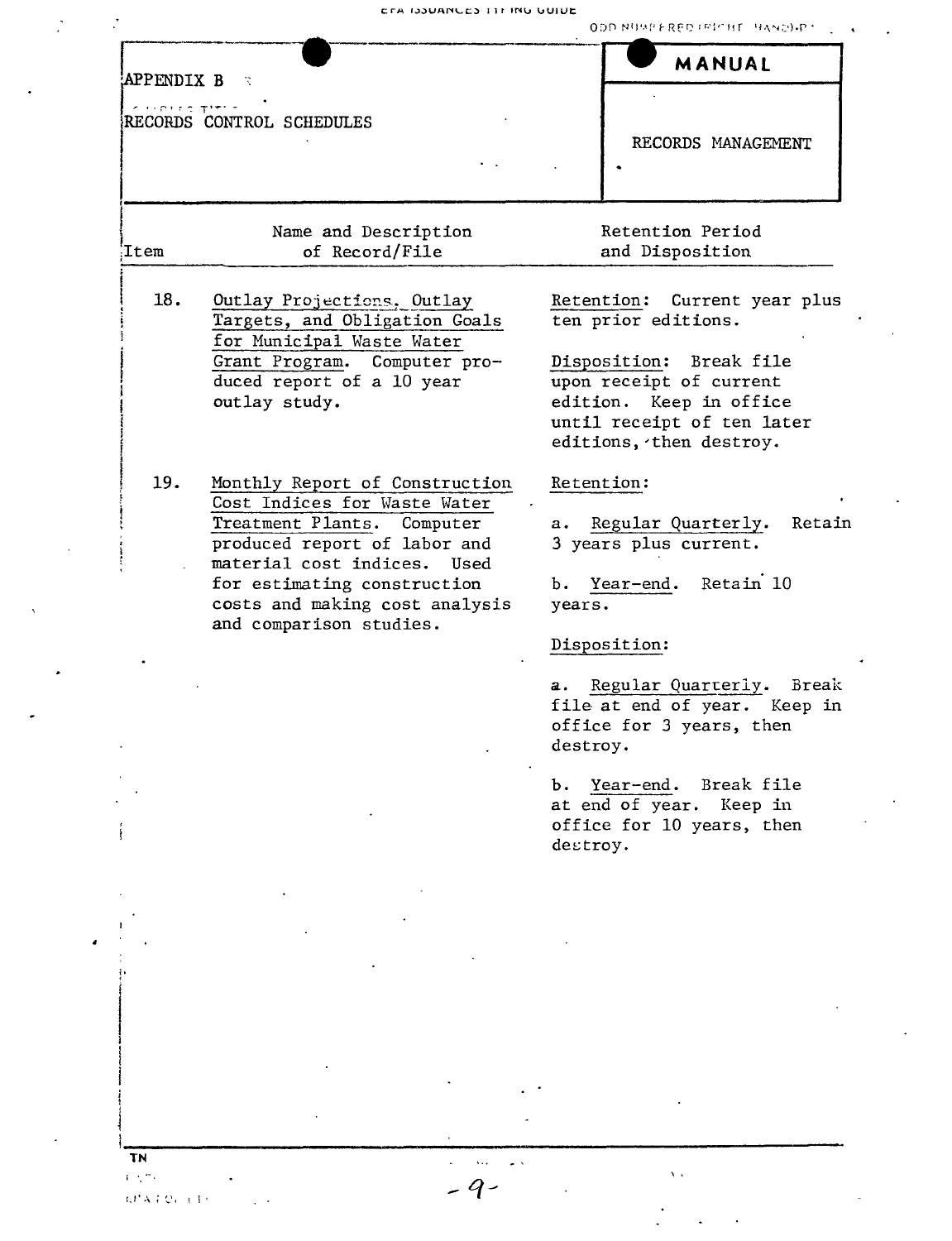## **EPA** ISSUANCES EYE190 GUITE

 $\ddot{\cdot}$ 

 $\ddot{\cdot}$ 

|        | MANUAL                                                                                                                                                                                                                                                                                                                                                                                                          |                                        | APPENDIX B                                                                                                                                                                                               |
|--------|-----------------------------------------------------------------------------------------------------------------------------------------------------------------------------------------------------------------------------------------------------------------------------------------------------------------------------------------------------------------------------------------------------------------|----------------------------------------|----------------------------------------------------------------------------------------------------------------------------------------------------------------------------------------------------------|
|        | RECORDS MANAGEMENT                                                                                                                                                                                                                                                                                                                                                                                              |                                        | RECORDS CONTROL SCHEDULES                                                                                                                                                                                |
| Item   |                                                                                                                                                                                                                                                                                                                                                                                                                 | Name and Description<br>of Record/File | Retention Period<br>and Disposition                                                                                                                                                                      |
| $20 -$ | Federal Facility Pollution<br>Control Project Status File.<br>Documentation pertains to the<br>to bring Federal facilities<br>into compliance with<br>Executive Order 11752<br>and OMB Circular A-106.<br>Records consist of corre-<br>spondence with participating<br>units, proposed project<br>reports, annual progress<br>report by installation,<br>and special reports on<br>pollution control practices. | actions by governmental agencies       | Retention: Retain 10 years.<br>Disposition: Break file at<br>end of 2 years. Keep in<br>office for 2 years,<br>then transfer to the Federal<br>Records Center. Keep in FRC<br>for 8 years, then destroy. |
| 21.    | Five Liner Report - OMB.<br>Circular A-106 - Budget Data.<br>A computer produced summary<br>report listing active and<br>inactive projects. Report<br>ject and amount budgeted and<br>funded by year.                                                                                                                                                                                                           | gives name and location of pro-        | Retention: Retain 10 years.<br>Disposition:<br>Break file<br>upon receipt of report.<br>Keep in office for 10 years,<br>then destroy.                                                                    |
| 22.    | Actual and Proposed NPDES<br>Permits Report. A computer<br>produced report giving permit<br>number, agency, facility<br>location, and project date.                                                                                                                                                                                                                                                             |                                        | Retain 10 years.<br>Retention:<br>Disposition: Break file<br>upon receipt of report.<br>Keep in office for 10 years.<br>then destroy.                                                                    |
|        |                                                                                                                                                                                                                                                                                                                                                                                                                 |                                        |                                                                                                                                                                                                          |

 $2 - 10^{-7}$ 

 $\sqrt{\frac{1}{2}}$ 

 $\ddot{\phantom{a}}$ 

**TN**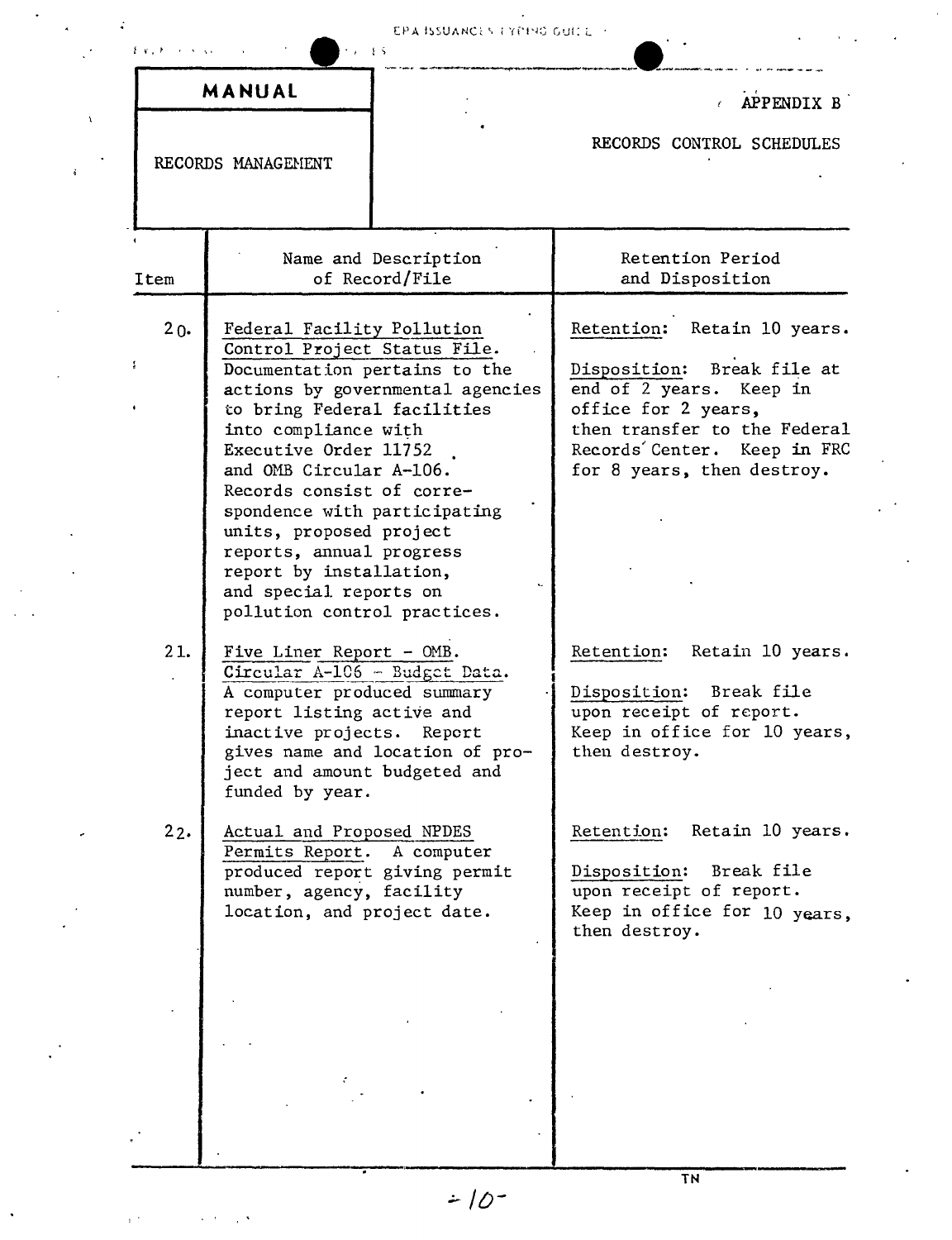ETA ISSUANCES LITTING GUIDE

 $\mathcal{A} = \left\{ \mathbf{D}(M, \mathbf{I}_N), \mathbf{A} \mathbf{C} K \mathbf{E}^{-1} \right\} \geq \left\{ \mathbf{I}_N, \mathbf{Y}_N \mathbf{V}_N + \mathbf{P} \mathbf{P} \mathbf{A} \right\} \geq \left\{ \mathbf{I}_N, \mathbf{I}_N \right\} \geq \left\{ \mathbf{I}_N, \mathbf{I}_N \right\} \geq \left\{ \mathbf{I}_N, \mathbf{I}_N \right\} \geq \left\{ \mathbf{I}_N, \mathbf{I}_N \right\} \geq \left\{ \mathbf{$ 

| APPENDIX B     | ₹                                                                                                                                                                                                                                                                                                                                                                                                                                 | MANUAL                                                                                                                                                                                                                               |
|----------------|-----------------------------------------------------------------------------------------------------------------------------------------------------------------------------------------------------------------------------------------------------------------------------------------------------------------------------------------------------------------------------------------------------------------------------------|--------------------------------------------------------------------------------------------------------------------------------------------------------------------------------------------------------------------------------------|
| $1.144 - 1.14$ | RECORDS CONTROL SCHEDULES                                                                                                                                                                                                                                                                                                                                                                                                         | RECORDS MANAGEMENT                                                                                                                                                                                                                   |
| Item           | Name and Description<br>of Record/File                                                                                                                                                                                                                                                                                                                                                                                            | Retention Period<br>and Disposition                                                                                                                                                                                                  |
| 23.            | Pollution Abatement Needs<br>at Federal Agencies Report.<br>An EPA report to the Office of<br>Management and Budget<br>summarizing and recommending<br>projects for funding.                                                                                                                                                                                                                                                      | Retain 15 years.<br>Retention:<br>Disposition: Break file<br>upon completion of report.<br>Keep in office for 15<br>years, then destroy.                                                                                             |
| 24.            | State Pollution Discharge<br>Requirements Placed on<br>Federal Agencies File. A col-<br>lection of documents relating to<br>Federal agency conformity to<br>State pollution regulations.<br>Records consist of State<br>handbooks, agency plans to<br>meet State requirements,<br>minutes of meetings with<br>State representatives, copy<br>of State regulations, news-<br>clips, correspondence between<br>agencies and States. | Retain 10 years.<br>Retention:<br>Disposition: Break file at<br>end of 2 years. Keep in<br>office for 10 years,<br>then destroy.                                                                                                     |
| 25.            | Environmental Impact Statements.<br>Covers activities related to<br>environmental impact state-<br>ment needs, requirements,<br>development and appraisal.<br>Records consist of environ-<br>mental impact statements,<br>appraisals, hearing tran-<br>scripts, minutes of State<br>Control Board meetings,<br>newsclips, etc.                                                                                                    | Retention:<br>Permanent.<br>Disposition: Break file<br>upon completion of review.<br>Keep in office 5 years, then<br>transfer to the Federal Records<br>Center. Keep in FRC for 20<br>years, then offer to the<br>National Archives. |
|                |                                                                                                                                                                                                                                                                                                                                                                                                                                   |                                                                                                                                                                                                                                      |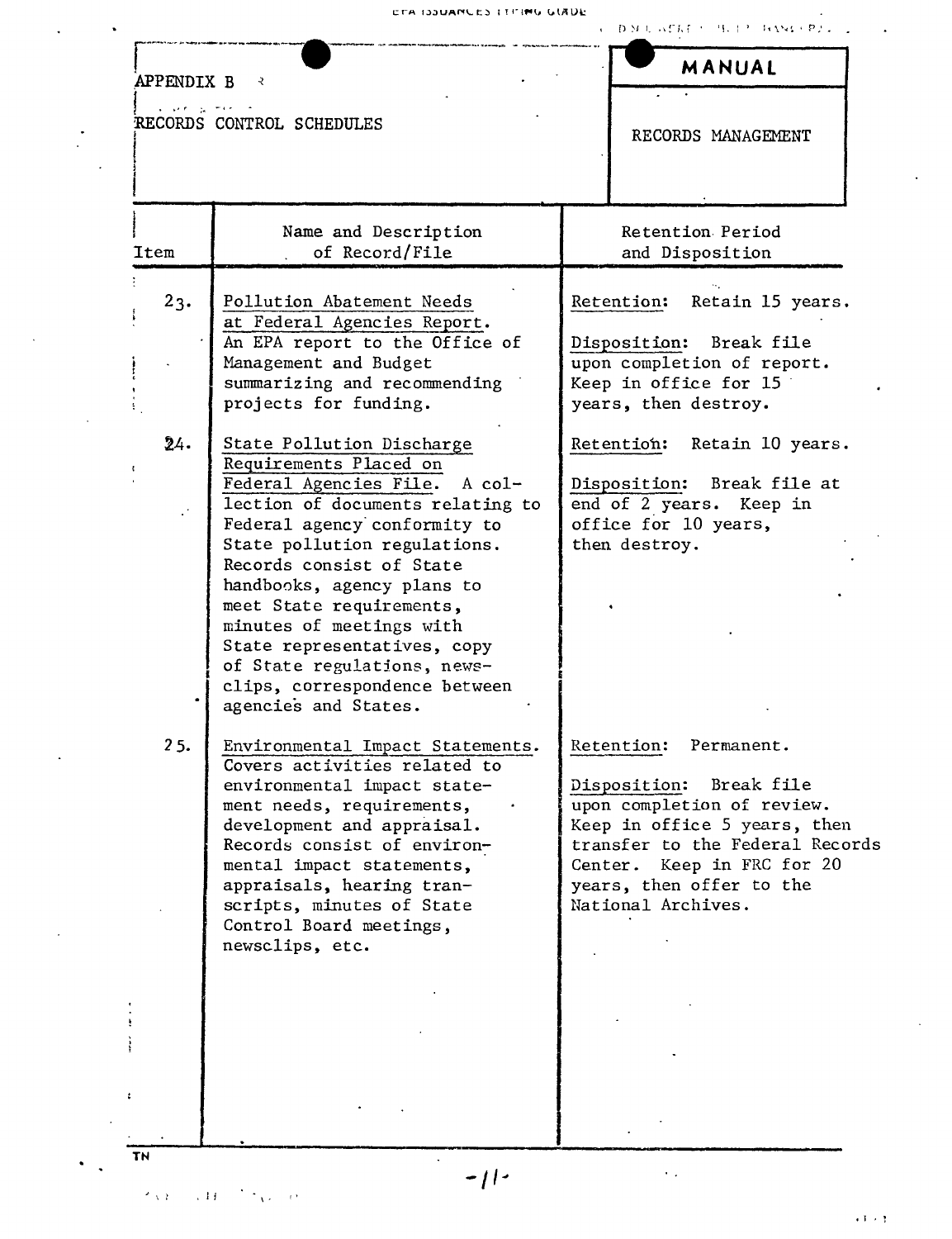|                    | MANUAL                                                                                                                                                                                                                                                                                                                                                                                                                                                                                                                                  | APPENDIX B                                                                                                                                                                                                                                                              |  |
|--------------------|-----------------------------------------------------------------------------------------------------------------------------------------------------------------------------------------------------------------------------------------------------------------------------------------------------------------------------------------------------------------------------------------------------------------------------------------------------------------------------------------------------------------------------------------|-------------------------------------------------------------------------------------------------------------------------------------------------------------------------------------------------------------------------------------------------------------------------|--|
| RECORDS MANAGEMENT |                                                                                                                                                                                                                                                                                                                                                                                                                                                                                                                                         | RECORDS CONTROL SCHEDULES                                                                                                                                                                                                                                               |  |
| Item               | Name and Description.<br>of Record/File                                                                                                                                                                                                                                                                                                                                                                                                                                                                                                 | Retention Period<br>and Disposition                                                                                                                                                                                                                                     |  |
| 26.                | Regulations, Standards, and<br>Guidelines.<br>Contains informa-<br>tion relating to the develop-<br>ment and implementation of<br>rules for effecting environ-<br>mental legislation.<br>Records<br>consist of work group organi-<br>zational requests, agendas and<br>minutes of work group meetings,<br>technical assistance contracts<br>and reports, drafts and<br>approvals of proposed rules,<br>public comments, newspaper<br>clips, clips from Federal<br>Register, public hearing<br>transcripts, and technical<br>references. | Retention: Permanent.<br>Disposition: Break file<br>upon publication of final<br>rule in the Federal Register.<br>Keep in office for 1<br>year, then transfer to the<br>Federal Records Center.<br>Keep in FRC for 20 years,<br>then offer to the National<br>Archives. |  |
| 27.                | Intergovernmental Activities.<br>File. Data relating to inter-<br>action with State and local<br>governments, foreign govern-<br>ments, international organi-<br>zations, Federal agencies,<br>and other branches of the<br>Federal Government.<br>Records<br>consist of cooperative agree-<br>ments, work plans, copies of<br>proposed and existing laws,<br>copies of Executive Orders,<br>program development reports,<br>trip reports, memo and<br>correspondence.                                                                  | Retention: Retain 6 years.<br>Disposition: Break file at<br>end for 4 years. Keep in<br>office for 6 years,<br>then destroy.                                                                                                                                            |  |

TN

 $\ddot{\phantom{0}}$